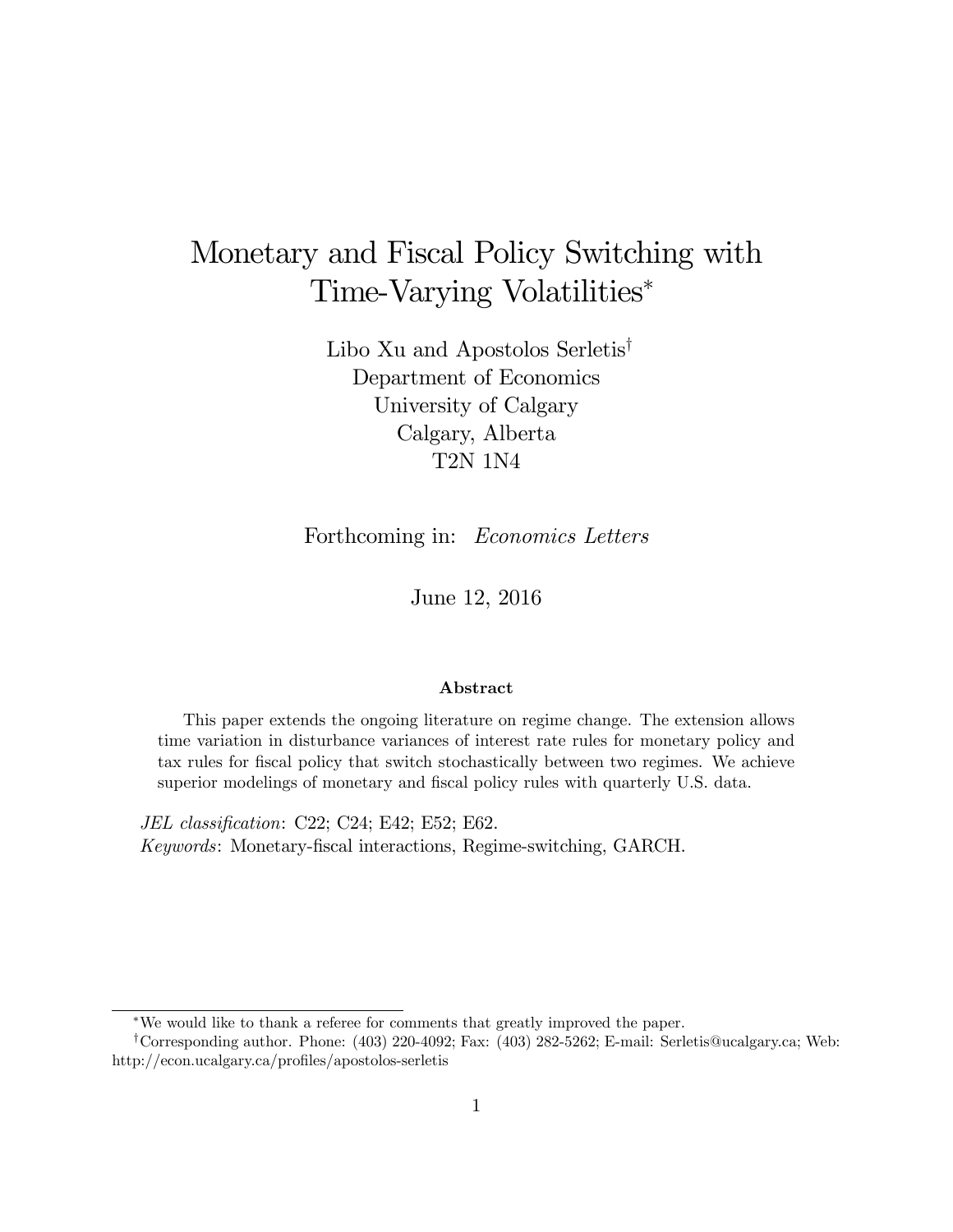### 1 Introduction

In a series of recent papers, Davig and Leeper  $(2007, 2011)$  and Chung *et al.*  $(2007)$  resolve an inconsistency in the literature pertaining to the assumption that policy regimes are fixed and analyze the implications of regime switching. In doing so, they investigate how the impacts and analysis of macropolicies can change in environments in which policy regimes evolve according to a Markov process. In particular, they consider interest rate rules for monetary policy and tax rules for Öscal policy that switch stochastically between two regimes. In one regime monetary policy follows the Taylor (1993) principle (raising the nominal interest rate by more than any expected rise in ináation) and taxes rise strongly with increases in the real value of government debt; in another regime monetary policy does not follow the Taylor principle and taxes follow an exogenous stochastic process.

Although Davig and Leeper (2007, 2011) and Chung et al. (2007) allow for heteroscedastic errors across regimes, they assume homoscedastic errors within regimes. In this paper, we follow Sims and Zha (2006) who argue that heteroscedastic errors are essential for fitting U.S. time series, and relax the assumption that the variance of the errors in each regime is constant and instead introduce time variation in disturbance variances, as in Cai (1994), Hamilton and Susmel (1994), Gray (1996), and Dueker (1997). We apply Bollerslev's (1986) generalized autoregressive conditional heteroscedasticity (GARCH) model and achieve superior modeling of parametric (monetary and Öscal) policy regime-switching rules in which the unconditional variance is constant but the conditional variance, like the conditional mean, is a random variable depending on current and past information.

The outline of the paper is as follows. In Section 2 we present the regime-switching GARCH model of macro policies with time-varying disturbance variances. In Section 3 we discuss the data and presents the estimation results. The final section briefly concludes the paper.

### 2 Switching-Regime GARCH Macro Policies

Chung et al. (2007) and Davig and Leeper (2007, 2011) consider a standard Taylor (1993) monetary policy rule

$$
i_t = a_0(s_{m,t}) + a_1(s_{m,t})\pi_t + a_2(s_{m,t})y_t + \varepsilon_{m,t}
$$
\n(1)

where  $i_t$  is the nominal interest rate,  $\pi_t$  the inflation rate,  $y_t$  the output gap,  $\varepsilon_{m,t}$  =  $\sqrt{h_m(s_{m,t})}\epsilon_t$  and  $\epsilon_t \sim \textit{iid } N(0, 1)$ .  $s_{m,t}$  indicates the unobservable monetary policy regime, and is assumed to follow a first order, homogenous, two-state Markov chain governed by the transition matrix

$$
\boldsymbol{\Pi}_m = \left(\begin{array}{cc} p_{m,11} & p_{m,12} \\ p_{m,21} & p_{m,22} \end{array}\right)
$$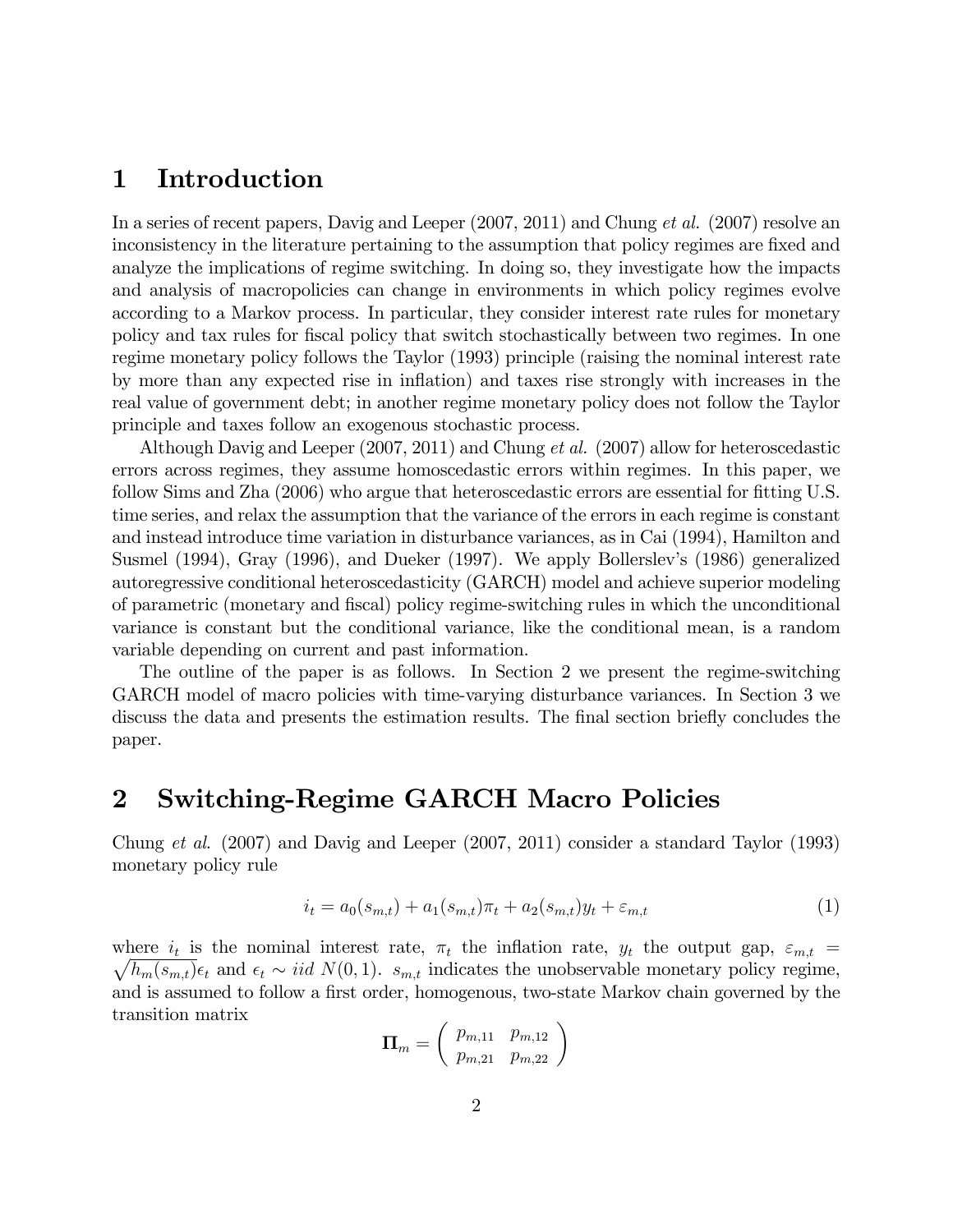where  $p_{m,ij} = P[s_{m,t} = j | s_{m,t-1} = i], i, j = 1, 2, \text{ and } p_{m,11} = 1 - p_{m,21} \text{ and } p_{m,12} = 1 - p_{m,22}.$ 

Chung et al.  $(2007)$  and Davig and Leeper  $(2007, 2011)$  also consider the following fiscal policy rule

$$
\tau_t = \alpha_0(s_{f,t}) + \alpha_1(s_{f,t})b_{t-1} + \alpha_2(s_{f,t})y_t + \alpha_3(s_{f,t})g_t + \varepsilon_{f,t} \tag{2}
$$

where  $\tau_t$  is the lump-sum taxes-to-output ratio,  $b_t$  the debt-to-output ratio,  $g_t$  the government purchases-to-output ratio and  $\varepsilon_{f,t} = \sqrt{h_f(s_{f,t})} \epsilon_t$ .  $s_{f,t}$  is the unobservable fiscal policy regime, assumed to also follow a first order, homogenous, two-state Markov chain. The corresponding transition matrix is

$$
\boldsymbol{\Pi}_f = \left( \begin{array}{cc} p_{f,11} & p_{f,12} \\ p_{f,21} & p_{f,22} \end{array} \right)
$$

where  $p_{f,ij} = P[s_{f,t} = j | s_{f,t-1} = i], i, j = 1, 2, \text{ and } p_{f,11} = 1 - p_{f,21} \text{ and } p_{f,12} = 1 - p_{f,22}.$ Equation (1) suggests that monetary policy responds to the inflation rate,  $\pi_t$ , and the output gap,  $y_t$ , differently in different regimes, since  $a_1(s_{m,t})$  and  $a_2(s_{m,t})$ , respectively, vary across regimes. Also, equation (2) suggests that fiscal policy responds to the lagged debt-to-output ratio,  $b_{t-1}$ , the output gap,  $y_t$ , and the government purchases-to-output ratio,  $g_t$ , differently in different regimes, since  $\alpha_1(s_{f,t}), \alpha_2(s_{f,t})$  and  $\alpha_3(s_{f,t}),$  respectively, vary across regimes.

In this paper, we relax the assumption that the variance of the errors in each regime is constant and instead assume that it is time-varying. In particular, we assume the following conditional variance equation for monetary policy

$$
h_{m,t}(s_{m,t}) = b_0(s_{m,t}) + b_1(s_{m,t})\varepsilon_{m,t-1}^2 + b_2(s_{m,t})\bar{h}_{m,t-1}
$$
\n(3)

where  $h_{m,t-1}$  denotes the regime-independent variance, as in Gray (1996) who uses this approach to remove the path-dependence in the regime-switching GARCH estimation. We also assume the following conditional variance equation for fiscal policy

$$
h_{f,t}(s_{f,t}) = \beta_0(s_{f,t}) + \beta_1(s_{f,t})\varepsilon_{f,t-1}^2 + \beta_2(s_{f,t})\bar{h}_{f,t-1}
$$
\n(4)

where  $\bar{h}_{f,t-1}$  is the regime-independent variance of fiscal policy.

### 3 Data and Estimation Results

We use quarterly data for the United States over the period from 1949:Q1 to 2015:Q2. However, in estimating the monetary policy rule, equations (1) and (3), we only use data from  $1960:Q1$  to  $2007:Q4$ , thus excluding the period before the 1960s with different approaches to monetary policy and the zero lower bound period after 2008 during which monetary policy has been passive.

We use the same time series as in Davig and Leeper (2011). In particular, the nominal interest rate,  $i_t$ , is the three-month Treasury bill rate in the secondary market. We define  $\pi_t$  to be the inflation rate over the past four quarters, with the inflation rate calculated as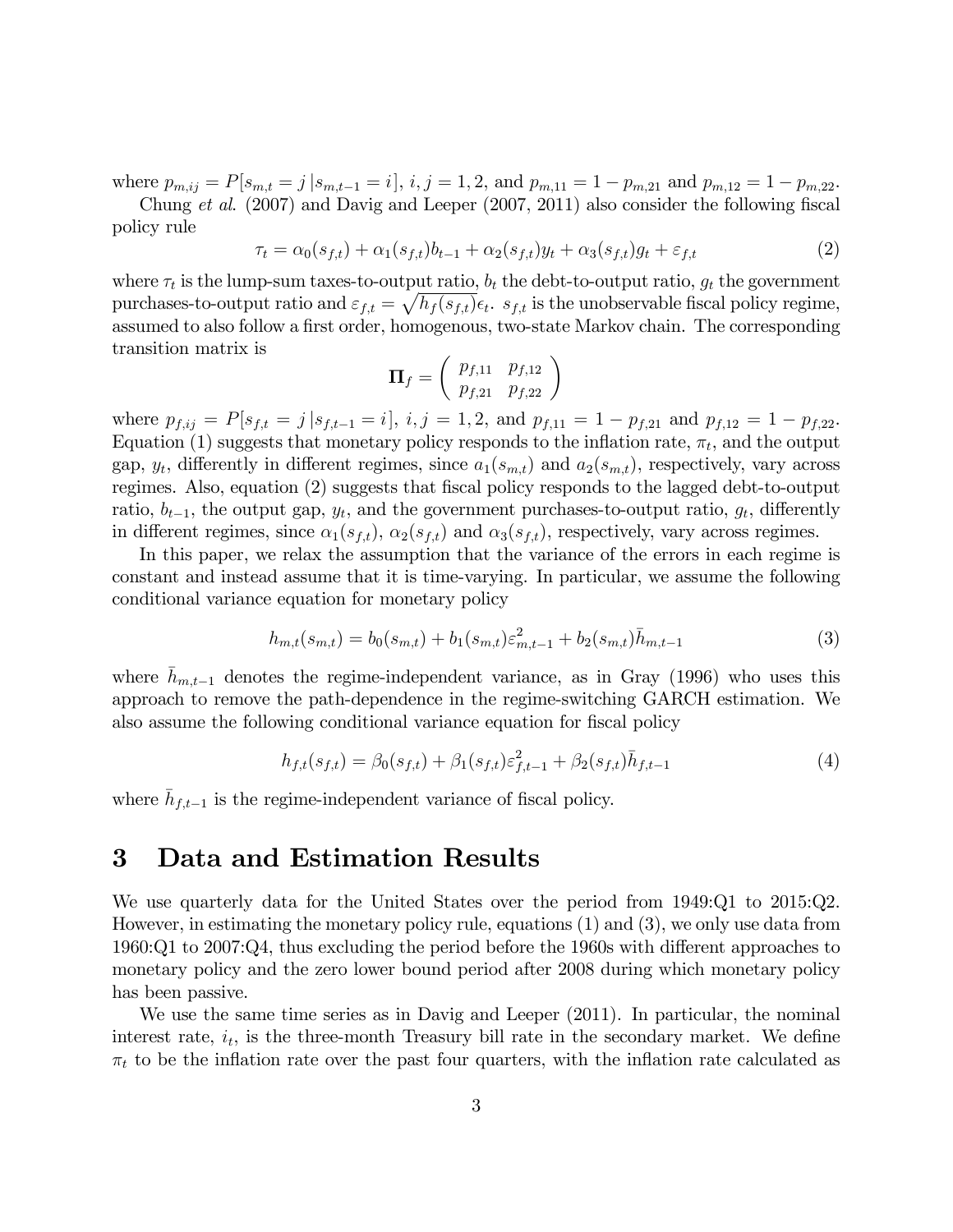the log difference in the GDP deflator. The output gap,  $y_t$ , is the log deviation of nominal GDP from potential nominal GDP,  $\tau_t$  is the nominal GDP share of federal tax receipts net of total federal transfer payments,  $b_{t-1}$  is the lagged nominal GDP share of the market value of privately held gross federal debt over the past four quarters, and  $g_t$  is the nominal GDP share of federal government consumption expenditures and gross investment.

The three-month Treasury bill rate and the GDP deflator are obtained from the Federal Reserve Economic Database (FRED) maintained by the Federal Reserve Bank of St. Louis. The potential nominal GDP series is obtained from the Congressional Budget Office and the privately held gross federal debt series from the Federal Reserve Bank of Dallas. Finally, the nominal GDP, federal tax receipts, total federal transfer payments, government consumption expenditures, and gross investment series are all obtained from the U.S. Bureau of Economic Analysis.

To validate our regime-switching conditional heteroscedasticity models of the policy rules, we first estimate equations  $(1)$  and  $(2)$  under the assumption of homoscedastic errors and test for ARCH effects in the residuals using Engle's  $(1982)$  Lagrange multiplier test. However, this test cannot be applied to the estimated errors directly, since the errors are regimedependent. As suggested by Daniel (2008), we follow Gourieroux et al. (1987) and calculate the regime-independent generalized errors which are the expected errors conditional on lagged information. We apply the Engle (1982) ARCH test to the generalized errors and find significant ARCH effects up to 10 lags in both policy rules. We therefore proceed to estimate regime-switching conditional heteroscedasticity models.

Parameters estimates of the regime-switching GARCH models, equations (1) and (3) and  $(2)$  and  $(4)$ , are presented in Tables 1 and 2 for monetary and fiscal policy, respectively; the estimated transition probabilities are also shown in panel C. As shown in panel A of Table 1, monetary policy fluctuates between being active, responding strongly to inflation consistent with the Taylor principle ( $\hat{\alpha}_1 = 1.655$  with a p-value of 0.000), and being passive, not responding in accordance with the Taylor principle ( $\hat{\alpha}_1 = 0.691$  with a p-value of 0.000). Moreover, passive monetary policy responds almost twice as strongly to the output gap  $(\hat{\alpha}_2 = 0.203$  in the passive regime while  $\hat{\alpha}_2 = 0.127$  in the active regime), suggesting that the Fed pays less attention to inflation stabilization, consistent with Davig and Leeper (2007, 2011).

Regarding fiscal policy, as shown in panel A of Table 2, it breaks into periods when it is active, responding negatively to debt ( $\hat{\alpha}_1 = -0.004$  with a p-value of 0.000), and periods when it is passive, responding positively to debt  $(\hat{\alpha}_1 = 0.017 \text{ with a } p\text{-value of } 0.000)$ . Also, consistent with Davig and Leeper (2007, 2011), active tax policy reacts strongly to government spending, but by less than one-to-one ( $\hat{\alpha}_3 = 0.901$  with a p-value of 0.000), while passive tax policy reacts more weakly to government spending ( $\hat{\alpha}_3 = 0.396$  with a p-value of 0:000). Finally, in both regimes, tax policy reacts positively to the output gap,  $y_t$ ;  $\hat{\alpha}_2 = 0.262$  with a p-value of 0.000 in the active regime and  $\hat{\alpha}_2 = 0.345$  with a p-value of 0:000 in the passive regime.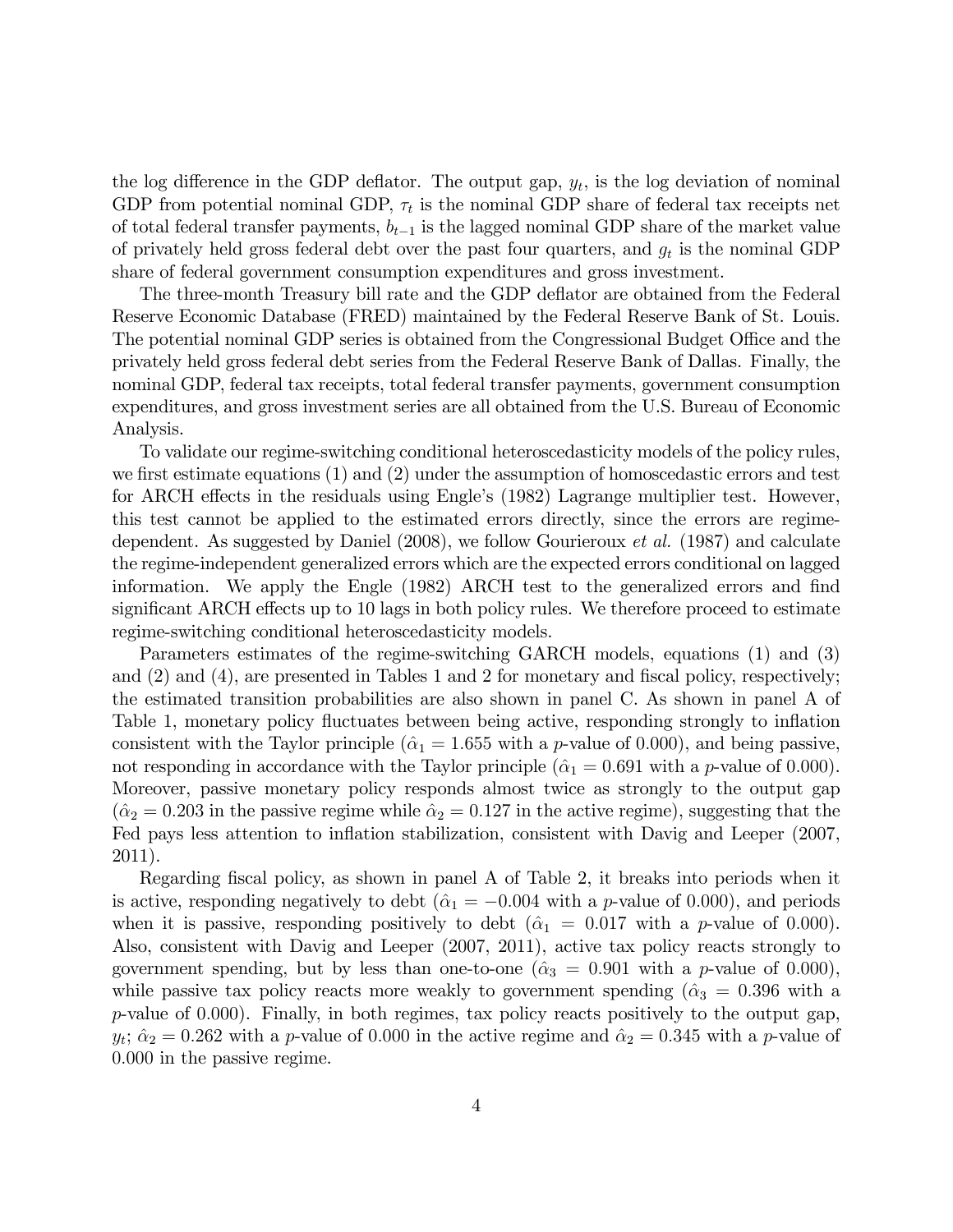Figures 1 and 2 show the smoothed probabilities of active and passive monetary and fiscal policy, respectively; these probabilities are reported at time  $t$ , conditional on the full sample information. In particular, the smoothed probabilities are highly consistent with Davig and Leeper (2007) and their interpretation of the evidence. For example, our estimates show that fiscal policy was active in the first half of the 1980s when the Reagan Administration's Economic Recovery Plan of 1981 was implemented. However, the probability of passive tax policy signiÖcantly increased by the mid-1980s. The reason is that legislation was passed in 1982 and 1984 to raise revenues in response to the rapidly increasing debt-output ratio. Moreover, as can be seen in Figure 2, fiscal policy has been active in the aftermath of the global financial crisis, consistent with the fact that in response to the global financial crisis, in October 2008, the U.S. Congress passed the Emergency Economic Stabilization Act, establishing a \$700 billion bailout program known as the Troubled Asset Relief Program (TARP). Moreover, in February 2009, the American Recovery and Reinvestment Act was passed, a \$787 billion Öscal stimulus package.

In panel B of Table 1, we find evidence of positive and statistically significant ARCH effects in both monetary policy regimes, but a positive and statistically significant GARCH effect only in the active regime. The most striking finding is the very high ARCH coefficient on  $\varepsilon_{m,t-1}^2$  when monetary policy is passive  $(\hat{b}_1 = 1.068$  with a p-value of 0.000) relative to when it is active  $(\hat{b}_1 = 0.488$  with a p-value of 0.000). This suggests that when monetary policy is passive, monetary policy volatility reacts intensely to monetary shocks. In the case of fiscal policy, as can be seen in panel B of Table 2, we find evidence of positive and statistically significant ARCH effects (of similar magnitude) in both regimes, but not evidence of GARCH effects.

#### 4 Robustness and Shortcomings

To address the issue of whether our model is over-parameterized, for each of the monetary and fiscal policy rules we turn off regime changes in policy and GARCH errors, but permit the variance of the policy shock to vary across regimes. For example, in the case of monetary policy we estimate the rule

$$
i_t = a_0 + a_1 \pi_t + a_2 y_t + \varepsilon_{m,t}
$$

where  $\varepsilon_{m,t} = \sqrt{h(s_{\varepsilon,t})} \epsilon_t$ ,  $\epsilon_t \sim iid \ N(0, 1)$ , and  $s_{\varepsilon,t}$  indicates the unobservable monetary policy shock regime assumed to follow a first order, homogenous, two-state Markov chain. We take a similar approach regarding the fiscal policy rule.

This allows discontinuous regime switching in residuals, instead of GARCH, to capture changes in the shock variance that are very abrupt and discontinuous. We use the Bayes factor to conduct model comparison, since the unrestricted and restricted models are not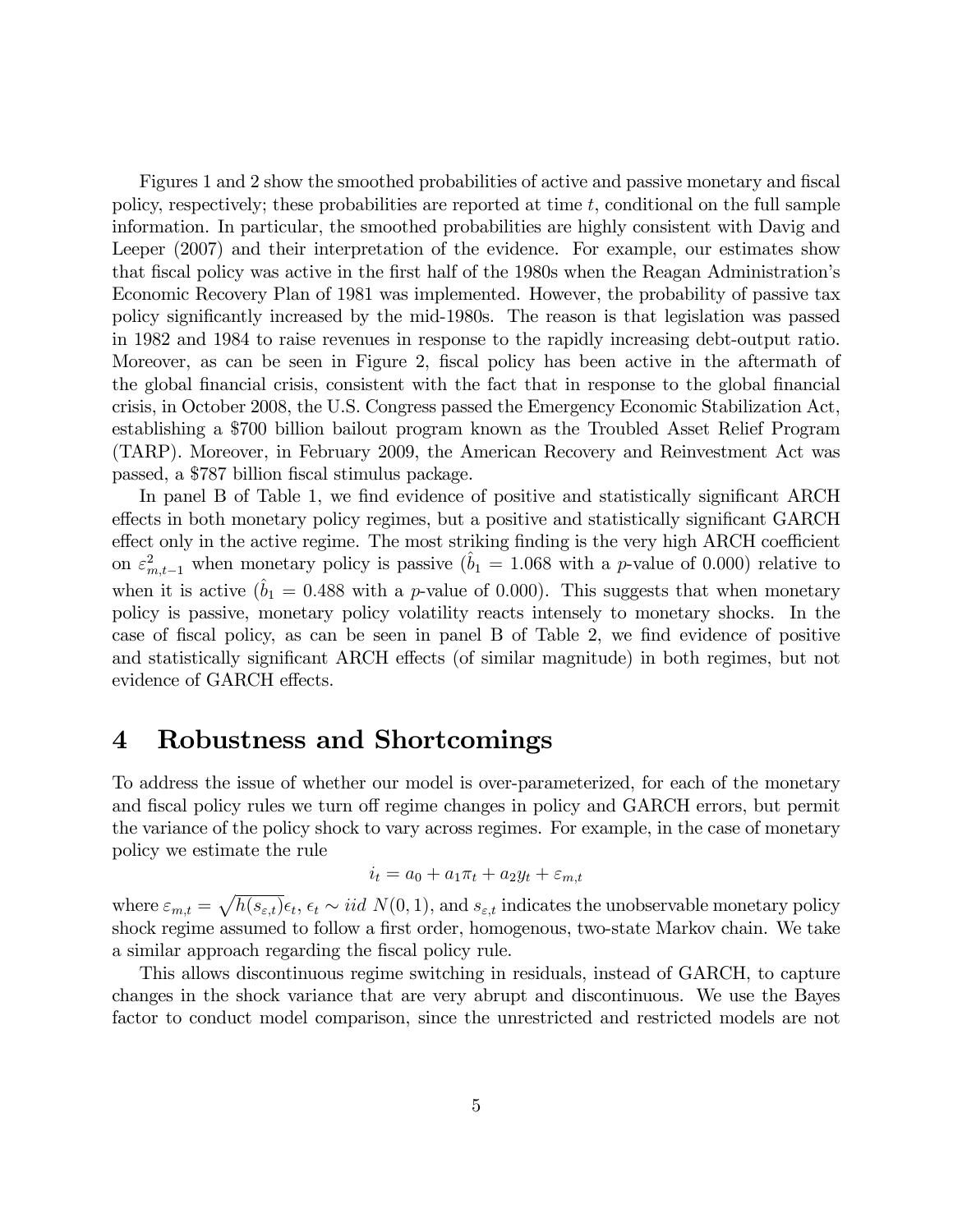nested. In particular, the Bayes factor (BF) is

$$
BF = \frac{Pr(Data | Unrestricted model)}{Pr(Data |Restricted model)}.
$$

According to Kass and Raftery (1995), the logarithm of the Bayes factor could be approximated using Schwarz's Bayesian information criterion (BIC), as follows

 $2 \ln BF = -(BIC \text{ of Unrestricted model} - BIC \text{ of Restricted model}),$ 

and if  $2 \ln BF > 10$  then the superiority of the unrestricted model is decisive. In our case, with the monetary policy rule,  $2 \text{lnBF} = 209.376$ , and with the fiscal policy rule,  $2 \text{lnBF} = 169.214$ . suggesting that the regime-switching GARCH model of monetary and fiscal policy is superior compared to its restricted version.

We would like to note that our simple two-equation model of monetary and fiscal policy rules may suffer from endogeneity and misspecification. In particular, the independent variables at time  $t$ , such as output, inflation, and government spending, in regression equations (1) and (2) are endogenously determined. Estimating the policy rules as part of a large system of equations, as in Sims and Zha (2006), or solving rational expectations models, as in Farmer et al. (2009, 2010), will address this problem. However, the focus of our paper is the econometric modeling of time-varying volatility, following existing empirical works by Davig and Leeper  $(2007, 2011)$ , and we ignore these issues. Our results may not stand when the endogeneity and misspecification issues are taken care of, but we leave this as an area for potentially productive future research.

### 5 Conclusion

This paper extends the ongoing literature on regime change initiated by Lucas (1976), building on Sims and Zha (2006), Davig and Leeper (2007, 2011), and Chung et al. (2007). The extension allows time variation in disturbance variances of interest rate rules for monetary policy and tax rules for Öscal policy that switch stochastically between two regimes. We achieve superior modeling of monetary and fiscal policy rules with quarterly U.S. data.

### References

- [1] Bollerslev, T. "Generalized Autoregressive Conditional Heteroskedasticity." *Journal of* Econometrics 31 (1986), 307-27.
- [2] Cai, J. "A Markov Model of Switching-Regime ARCH. " Journal of Business and Economics Statistics 12 (1994), 309-316.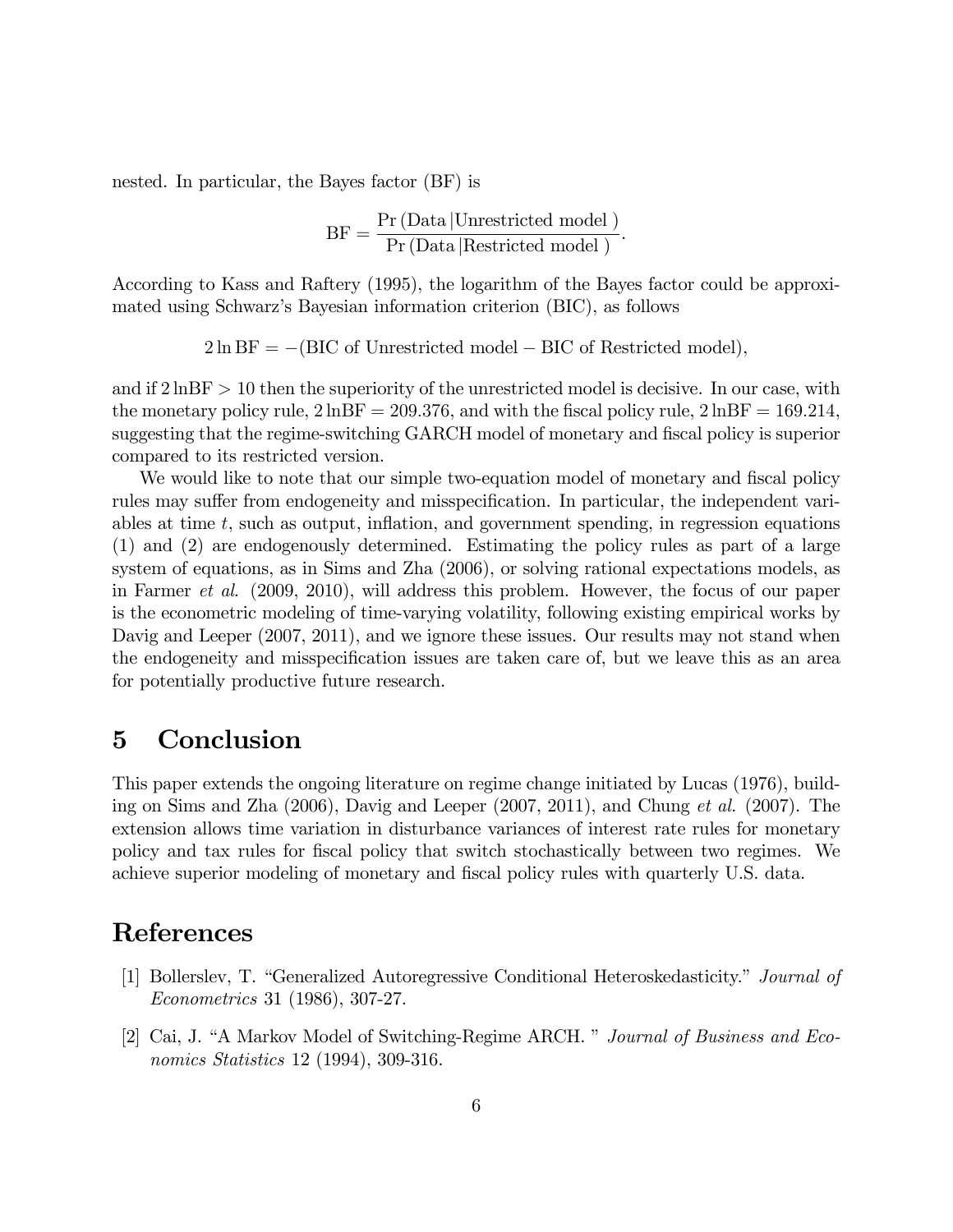- [3] Chung, H., T. Davig, and E.M. Leeper. "Monetary and Fiscal Policy Switching." Journal of Money, Credit and Banking 39 (2007), 809-842.
- [4] Daniel, R.S. "Evaluating Specification Tests for Markov-Switching Time-Series Models." Journal of Time Series Analysis 29 (2008), 629-652.
- [5] Davig, T. and E.M. Leeper. "Fluctuating Macro Policies and the Fiscal Theory." In D. Acemoglu, K. Rogoff, and M. Woodford (Eds.), *NBER Macroeconomics Annual 2006*. Cambridge, MA: The MIT Press (2007), pp. 247-298.
- [6] Davig, T. and E.M. Leeper. "Monetary-Fiscal Policy Interactions and Fiscal Stimulus." European Economic Review 55 (2011), 211-227.
- [7] Dueker, M.J. "Markov Switching in GARCH Processes and Mean-Reverting Stock-Market Volatility. *" Journal of Business and Economics Statistics* 15 (1997), 26-34.
- [8] Engle, R.F. "Autoregressive Conditional Heteroscedasticity with Estimates of the Variance of United Kingdom Inflation." Econometrica 50 (1982), 987-1007.
- [9] Farmer, R.E., D.F. Waggoner, and T. Zha. "Understanding Markov-Switching Rational Expectations Models." Journal of Economic Theory 144 (2009), 1849-1867.
- [10] Farmer, R.E., D.F. Waggoner, and T. Zha. "Generalizing the Taylor Principle: Comment." American Economic Review 100 (2010), 608-617.
- [11] Gourieroux, C., A. Monfort, E. Renault, and A. Trognon. "Generalized Residuals." Journal of Econometrics 34 (1987), 5-32.
- [12] Gray, S.F. "Modeling the Conditional Distribution of Interest Rates as A Regime-Switching Process." Journal of Financial Economics 42 (1996), 27-62.
- [13] Kass, R.E. and A.E. Raftery "Bayes Factors." Journal of the American Statistical Association 90 (1995), 773-795.
- [14] Hamilton, J.D. and R. Susmel. "Autoregressive Conditional Heteroskedasticity and Changes in Regime. " Journal of Econometrics 64 (1994), 307-333.
- [15] Lucas, Jr., R.E. "Econometric Policy Evaluation: A Critique." In *Carnegie-Rochester* Conference Series on Public Policy 1 (1976), 104–30. Amsterdam: North-Holland.
- [16] Sims, C.A. and T. Zha. "Were There Regime Switches in U.S. Monetary Policy?" American Economic Review 96 (2006), 54-81.
- [17] Taylor, J.B. "Discretion versus Policy Rules in Practice " Carnegie-Rochester Conference Series on Public Policy 39 (1993), 195-214.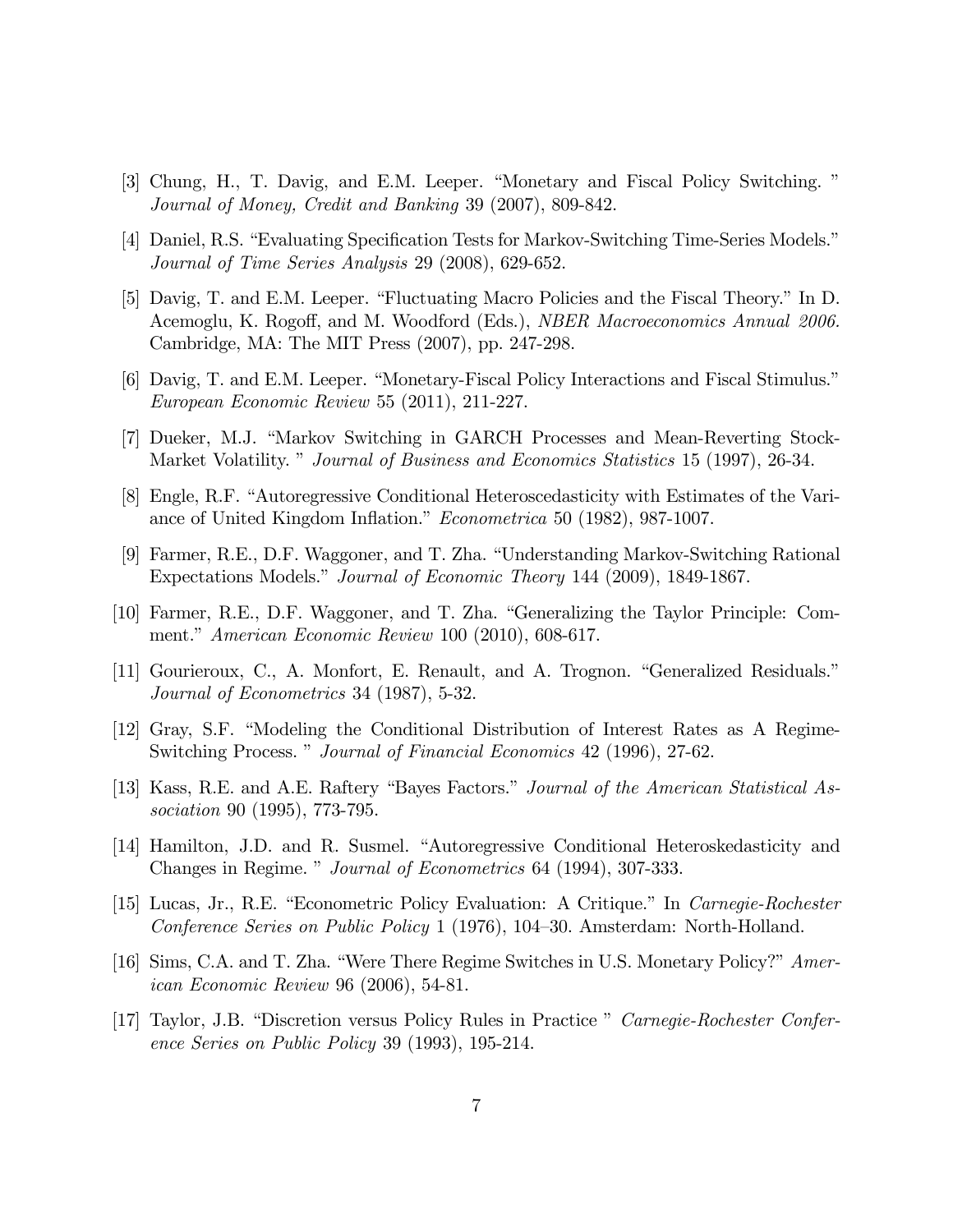|                                  |                              | Monetary policy |  |  |
|----------------------------------|------------------------------|-----------------|--|--|
| Coefficient                      | Active                       | Passive         |  |  |
|                                  | A. Conditional mean equation |                 |  |  |
| $a_0$                            | 0.030(0.000)                 | 0.025(0.000)    |  |  |
| $a_1$                            | 1.655(0.000)                 | 0.691(0.000)    |  |  |
| a <sub>2</sub>                   | 0.127(0.000)                 | 0.203(0.000)    |  |  |
| B. Conditional variance equation |                              |                 |  |  |
| $b_0$                            | 0.000(0.001)                 | 0.000(0.006)    |  |  |
| b <sub>1</sub>                   | 0.488(0.000)                 | 1.068(0.000)    |  |  |
| b <sub>2</sub>                   | 0.064(0.013)                 | 0.000           |  |  |
|                                  | C. Transition probabilities  |                 |  |  |

#### Table 1. Switching-Regime GARCH Model of Monetary Policy

| $P(s_{m,t} = \text{active}   s_{m,t-1} = \text{passive})$ | 0.016(0.000) |
|-----------------------------------------------------------|--------------|
| $P(s_{m,t} = \text{active}   s_{m,t-1} = \text{active})$  | 0.935(0.000) |

Notes: Sample period, quarterly data, 1960:Q1-2007:Q4.

A coefficient of  $0.000$  indicates that the nonnegativity constraint is binding. Numbers in parentheses are p-values.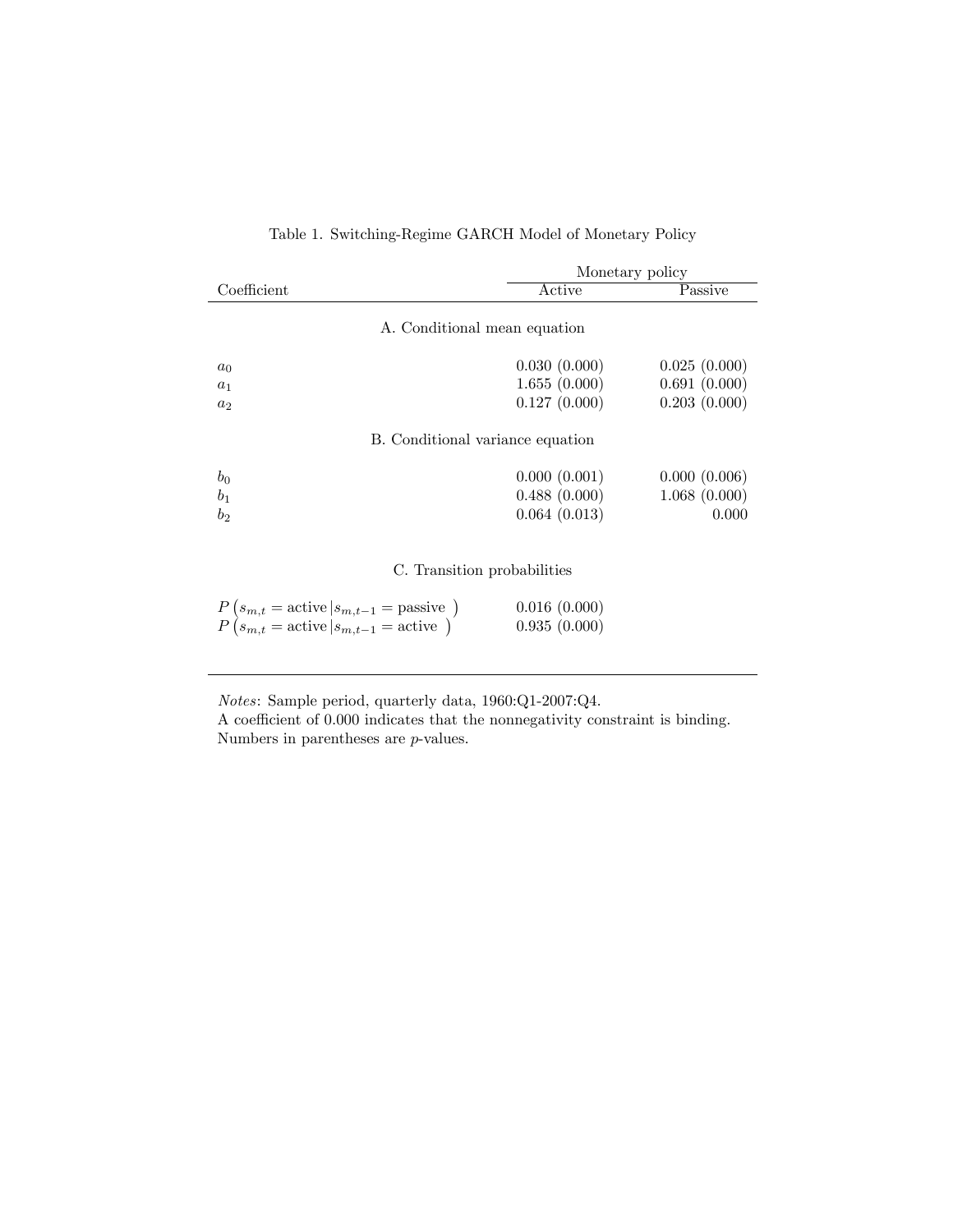|                                                                                                                       | Fiscal policy                |              |  |  |
|-----------------------------------------------------------------------------------------------------------------------|------------------------------|--------------|--|--|
| Coefficient                                                                                                           | Active                       | Passive      |  |  |
| A. Conditional mean equation                                                                                          |                              |              |  |  |
| $\alpha_0$                                                                                                            | 0.001(0.000)                 | 0.025(0.000) |  |  |
| $\alpha_1$                                                                                                            | $-0.004(0.000)$              | 0.017(0.000) |  |  |
| $\alpha_2$                                                                                                            | 0.262(0.000)                 | 0.345(0.000) |  |  |
| $\alpha_3$                                                                                                            | 0.901(0.000)                 | 0.396(0.000) |  |  |
| B. Conditional variance equation                                                                                      |                              |              |  |  |
|                                                                                                                       | 0.000(0.013)                 | 0.000(0.002) |  |  |
| $\frac{\beta_0}{\beta_1}$                                                                                             | 0.774(0.000)                 | 0.756(0.000) |  |  |
| $\beta_{2}$                                                                                                           | 0.090(0.328)                 | 0.064(0.296) |  |  |
|                                                                                                                       |                              |              |  |  |
| C. Transition probabilities                                                                                           |                              |              |  |  |
| $P(s_{f,t} = \text{active}   s_{f,t-1} = \text{passive})$<br>$P(s_{f,t} = \text{active}   s_{f,t-1} = \text{active})$ | 0.054(0.001)<br>0.923(0.000) |              |  |  |

#### Table 2. Switching-Regime GARCH Model of Fiscal Policy

Notes: Sample period, quarterly data, 1949:Q1-2015:Q2. Numbers in parentheses are *p*-values.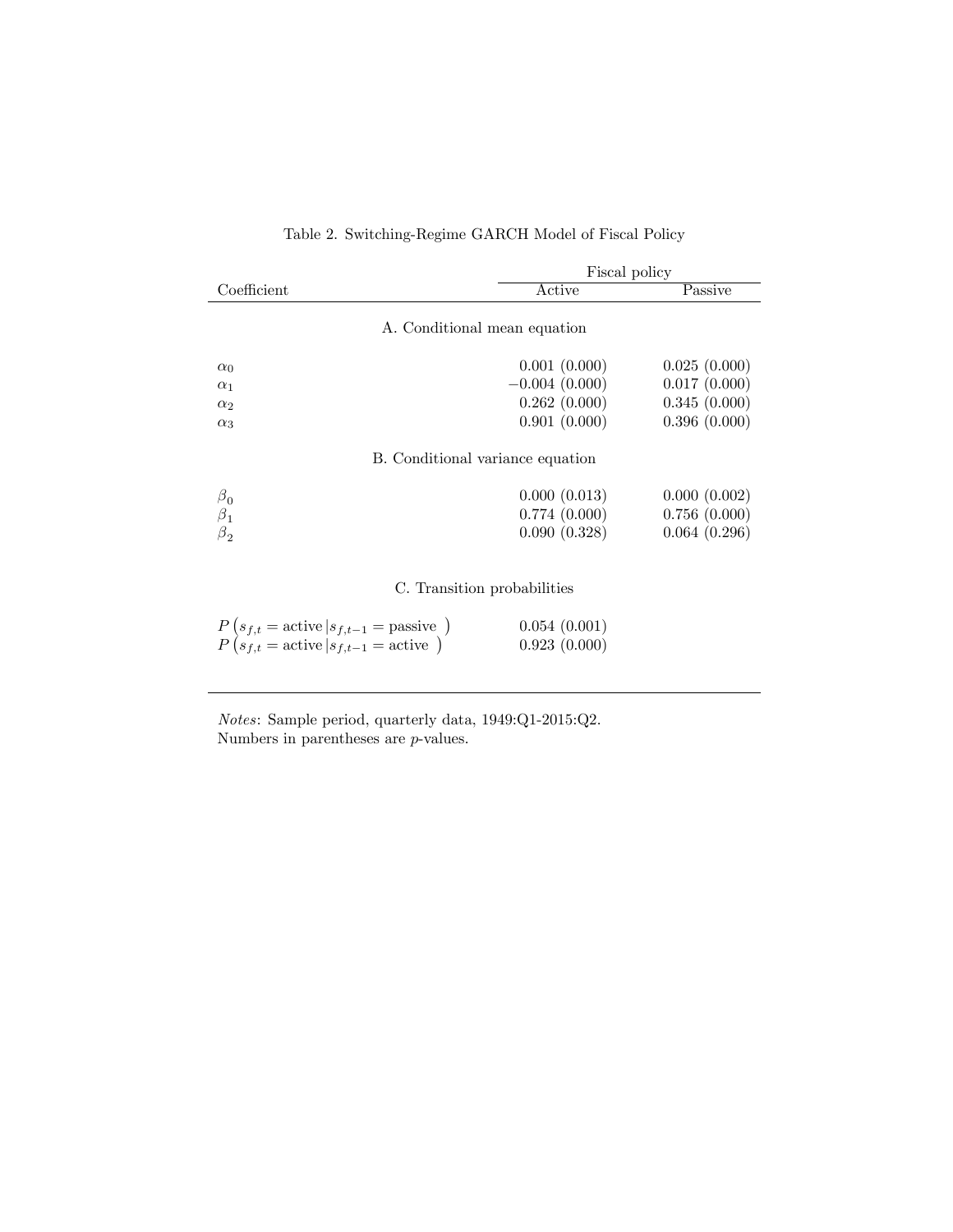# **Figure 1**. **Monetary Regime Probabilities**